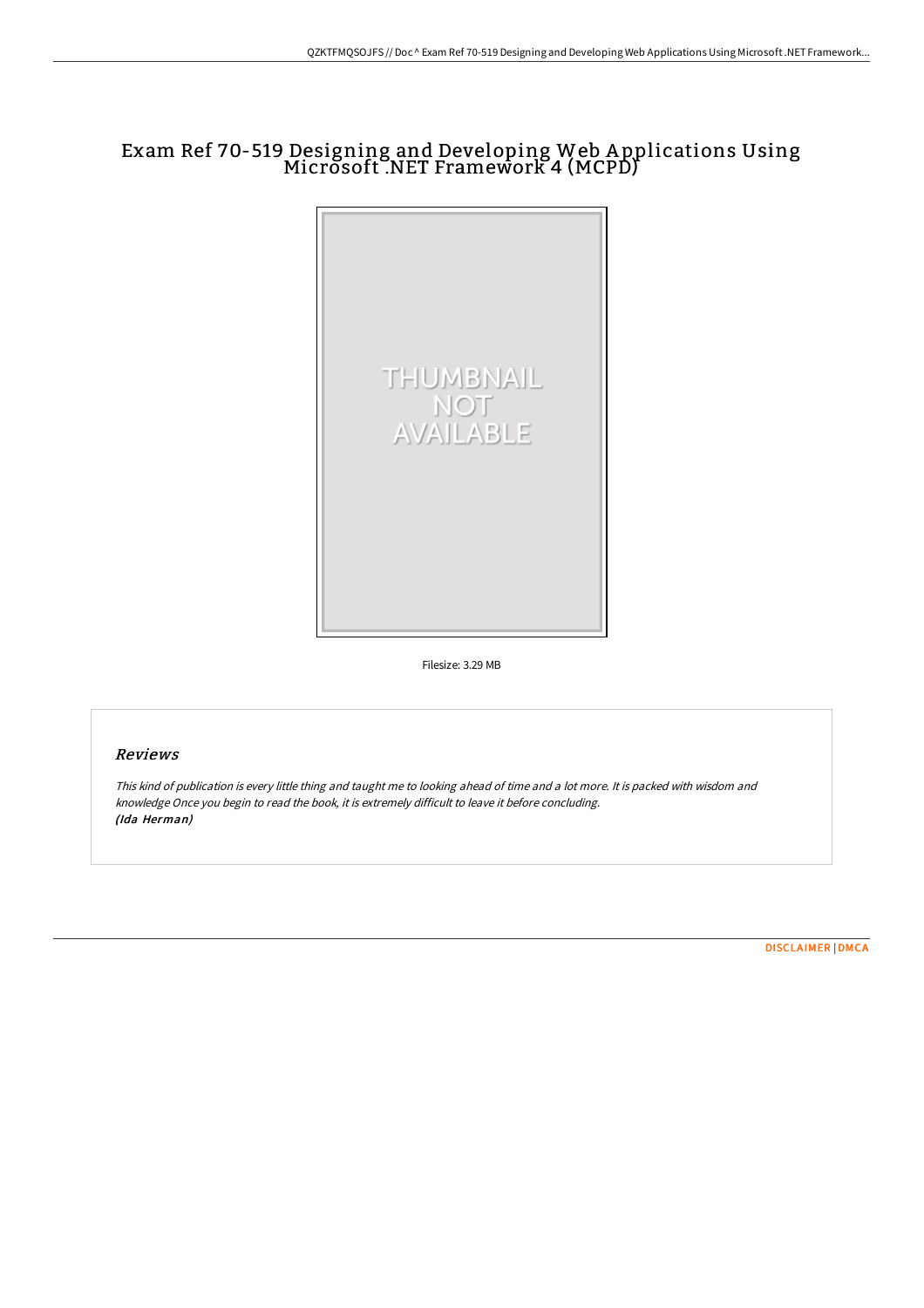## EXAM REF 70-519 DESIGNING AND DEVELOPING WEB APPLICATIONS USING MICROSOFT .NET FRAMEWORK 4 (MCPD)



(MCPD)

To get Exam Ref 70-519 Designing and Developing Web Applications Using Microsoft .NET Framework 4 (MCPD) eBook, make sure you click the web link below and save the document or get access to other information which are relevant to EXAM REF 70-519 DESIGNING AND DEVELOPING WEB APPLICATIONS USING MICROSOFT .NET FRAMEWORK 4 (MCPD) book.

Microsoft Press. Book Condition: New. 0735657262 This is an International Edition. Brand New, Paperback, Delivery within 6-14 business days, Similar Contents as U.S Edition, ISBN and Cover design may differ, printed in Black & White. Choose Expedited shipping for delivery within 3-8 business days. We do not ship to PO Box, APO , FPO Address. In some instances, subjects such as Management, Accounting, Finance may have different end chapter case studies and exercises. International Edition Textbooks may bear a label "Not for sale in the U.S. or Canada" and "Content may different from U.S. Edition" - printed only to discourage U.S. students from obtaining an affordable copy. The U.S. Supreme Court has asserted your right to purchase international editions, and ruled on this issue. Access code/CD is not provided with these editions , unless specified. We may ship the books from multiple warehouses across the globe, including India depending upon the availability of inventory storage. Customer satisfaction guaranteed.

Read Exam Ref 70-519 Designing and Developing Web [Applications](http://techno-pub.tech/exam-ref-70-519-designing-and-developing-web-app.html) Using Microsoft .NET Framework 4 (MCPD) **Online** Download PDF Exam Ref 70-519 Designing and Developing Web [Applications](http://techno-pub.tech/exam-ref-70-519-designing-and-developing-web-app.html) Using Microsoft .NET Framework 4